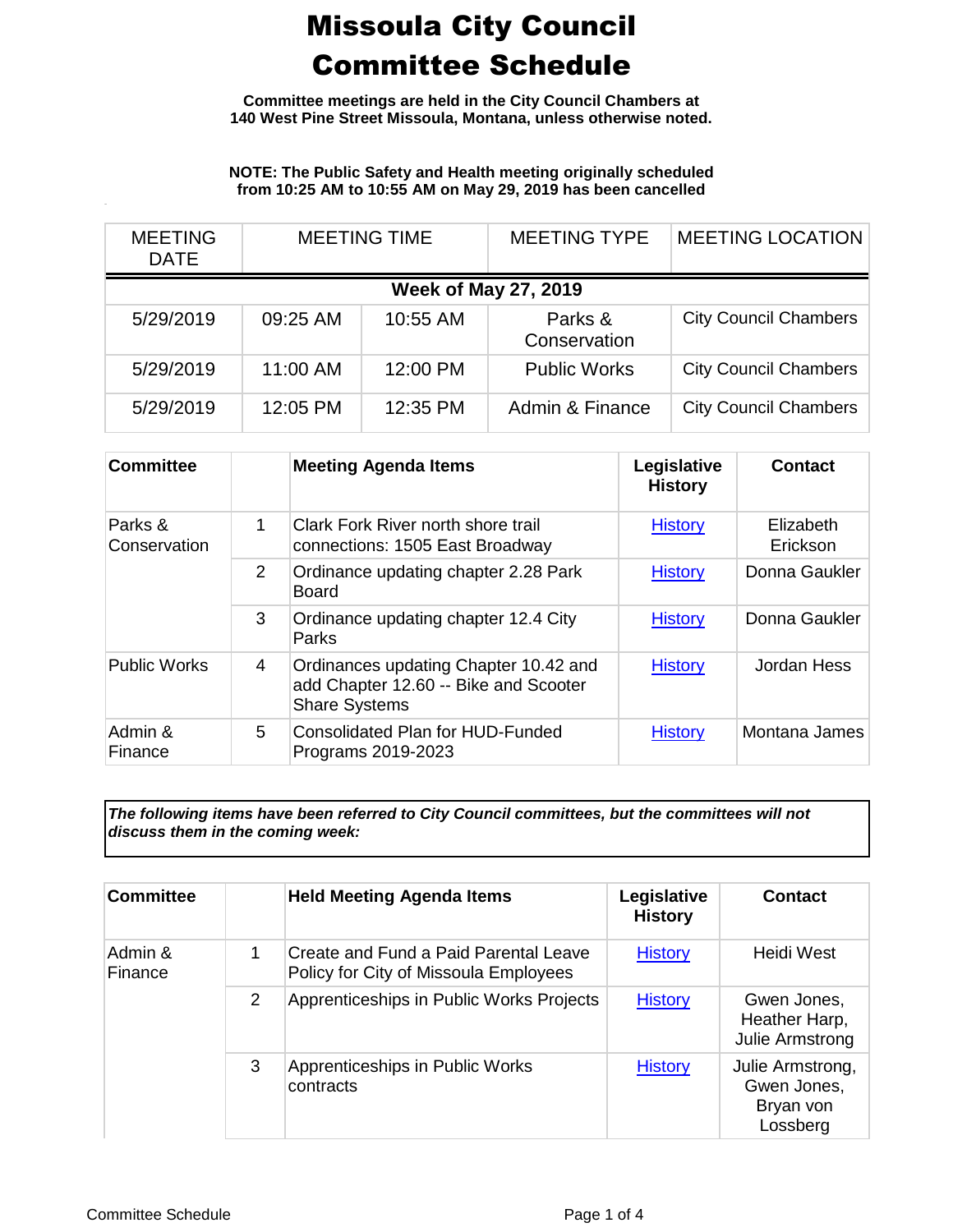**Committee meetings are held in the City Council Chambers at 140 West Pine Street Missoula, Montana, unless otherwise noted.**

#### **NOTE: The Public Safety and Health meeting originally scheduled from 10:25 AM to 10:55 AM on May 29, 2019 has been cancelled**

|                        | 4  | Resolution to reimburse expenditures<br>related to sidewalk, curb, gutter and alley<br>approach improvements from the<br>proceeds of tax-exempt bonds                                                   | <b>History</b> | Leigh Griffing                                                                         |
|------------------------|----|---------------------------------------------------------------------------------------------------------------------------------------------------------------------------------------------------------|----------------|----------------------------------------------------------------------------------------|
|                        | 5  | Registered Apprenticeship Utilization                                                                                                                                                                   | <b>History</b> | Heather Harp and<br>Gwen Jones                                                         |
| Comm. of the<br>Whole  | 6  | Joint meeting of the Missoula County<br>Board of County Commissioners and the<br>Missoula City Council                                                                                                  | <b>History</b> | <b>Michelle Cares</b>                                                                  |
|                        | 7  | <b>Hotel Fox Update Presentation</b>                                                                                                                                                                    | <b>History</b> | Chris Behan                                                                            |
|                        | 8  | Max Wave Project and Permitting Update                                                                                                                                                                  | <b>History</b> | Bryan von<br>Lossberg                                                                  |
|                        | 9  | Missoula Economic Partnership Update                                                                                                                                                                    | <b>History</b> | Bryan von<br>Lossberg                                                                  |
|                        | 10 | Missoula Water Financing Interest Rate<br>Cap                                                                                                                                                           | <b>History</b> | Dale Bickell                                                                           |
|                        | 11 | <b>Housing Policy Update</b>                                                                                                                                                                            | <b>History</b> | Bryan von<br>Lossberg                                                                  |
|                        | 12 | Water utility litigation update                                                                                                                                                                         | <b>History</b> | Bryan von<br>Lossberg                                                                  |
|                        | 13 | Legislative Delegation Discussions                                                                                                                                                                      | <b>History</b> | Dale Bickell                                                                           |
|                        | 14 | Missoula Economic Partnership Update                                                                                                                                                                    | <b>History</b> | Bryan von<br>Lossberg                                                                  |
| Land Use &<br>Planning | 15 | Urban Fringe Development Area<br>Yearbook: 10-Year Lookback                                                                                                                                             | <b>History</b> | Garin Wally, GIS<br>Analyst/Planner                                                    |
|                        | 16 | Annexation, (see separate list at City<br>Clerk's Office for pending annexations)<br>(Ongoing in committee)                                                                                             | <b>History</b> | Marty Rehbein                                                                          |
|                        | 17 | <b>Planning Division Work Plan</b>                                                                                                                                                                      | <b>History</b> | Laval Means,<br><b>Planning Division</b><br>Manager,<br>Development<br><b>Services</b> |
|                        | 18 | Update regarding implementation of the<br><b>Tourist Home ordinance</b>                                                                                                                                 | <b>History</b> | John DiBari, Bryan<br>von Lossberg,<br>Gwen Jones                                      |
|                        | 19 | Petition Nos. 9856 & 9857 – Request to<br>Annex Parcel 2 of COS No. 6064, Tract B<br>of COS No. 1153, and Tract 1 of COS<br>No. 3462 located South of 44 Ranch<br>Subdivision and North of Mullan Road. | <b>History</b> | Drew Larson                                                                            |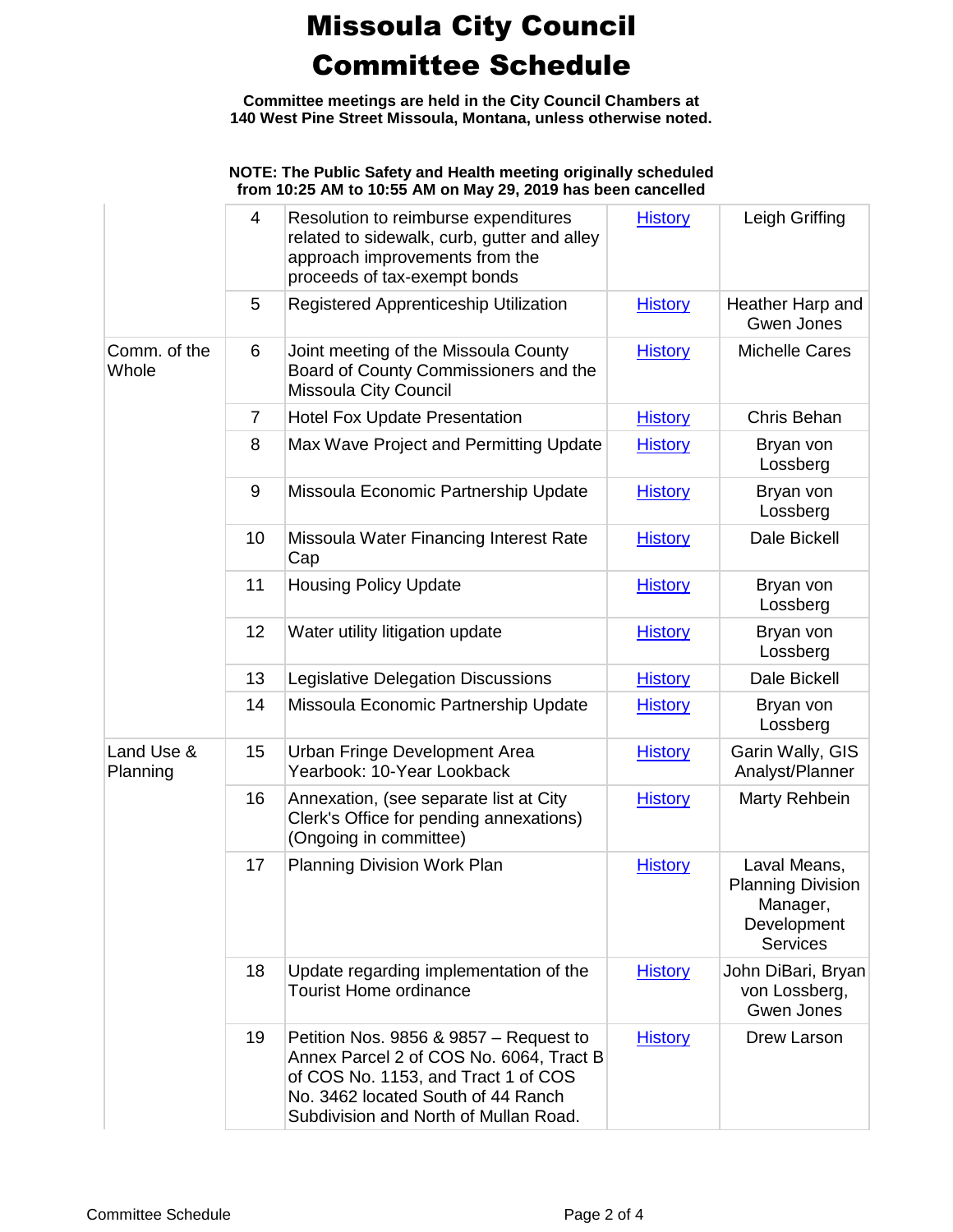**Committee meetings are held in the City Council Chambers at 140 West Pine Street Missoula, Montana, unless otherwise noted.**

#### **NOTE: The Public Safety and Health meeting originally scheduled from 10:25 AM to 10:55 AM on May 29, 2019 has been cancelled**

|                         | 20 | <b>Title 20 Bike Parking Rewrite</b>                                                                                   | <b>History</b> | Ben Weiss,<br>Bike/Ped                                |
|-------------------------|----|------------------------------------------------------------------------------------------------------------------------|----------------|-------------------------------------------------------|
|                         | 21 | Missoula County Fairgrounds Update                                                                                     | <b>History</b> | John DiBari, City<br>Council                          |
|                         | 22 | City of Missoula Design Excellence<br>Overlay & Associated Amendments to<br>Title 20                                   | <b>History</b> | Laval Means and<br>Winter &<br>Company<br>Consultants |
|                         | 23 | MCPB update to the LUP committee                                                                                       | <b>History</b> | John DiBari                                           |
|                         | 24 | <b>Conditional Use Request - Hillview</b><br><b>Crossing - Townhome Exemption</b><br>Development (10+ units)           | <b>History</b> | Mary McCrea,<br>Development<br><b>Services</b>        |
| Pub. Safety &<br>Health | 25 | Missoula Aging Services, Initiatives and<br>Services Update - Susan Kohler                                             | <b>History</b> | Gwen Jones                                            |
|                         | 26 | Health and Safety Issues at Hollywood<br><b>Mobile Home Park</b>                                                       | <b>History</b> | Jordan Hess                                           |
|                         | 27 | Management of the urban deer<br>population in the City of Missoula.                                                    | <b>History</b> | Bryan von<br>Lossberg, Julie<br>Armstrong             |
|                         | 28 | <b>Health Department update</b>                                                                                        | <b>History</b> | <b>Michelle Cares</b>                                 |
|                         | 29 | Relationship Violence Services Update                                                                                  | <b>History</b> | Jesse L. Ramos                                        |
| <b>Public Works</b>     | 30 | Resolution to order curb and sidewalk<br>improvements Project 16-012: Brooks St.<br>- Stephens Ave. - Mount Ave. Ph. 2 | <b>History</b> | Monte Sipe                                            |
|                         | 31 | <b>Traffic Control Devices Including Marked</b><br><b>Crosswalks Administrative Rule</b>                               | <b>History</b> | Jordan Hess                                           |
|                         | 32 | Storm Water Utility Facility and<br><b>Operations Plan</b>                                                             | <b>History</b> | <b>Bob Hayes</b>                                      |

*The City makes reasonable accommodations for any known disability that may interfere with a person's ability to participate in this meeting. Persons needing accommodation must notify the City Clerk's Office to make needed arrangements. Please call 552-6079 or write to Martha Rehbein, 435 Ryman Street, Missoula, Montana 59802, to make your request known.*